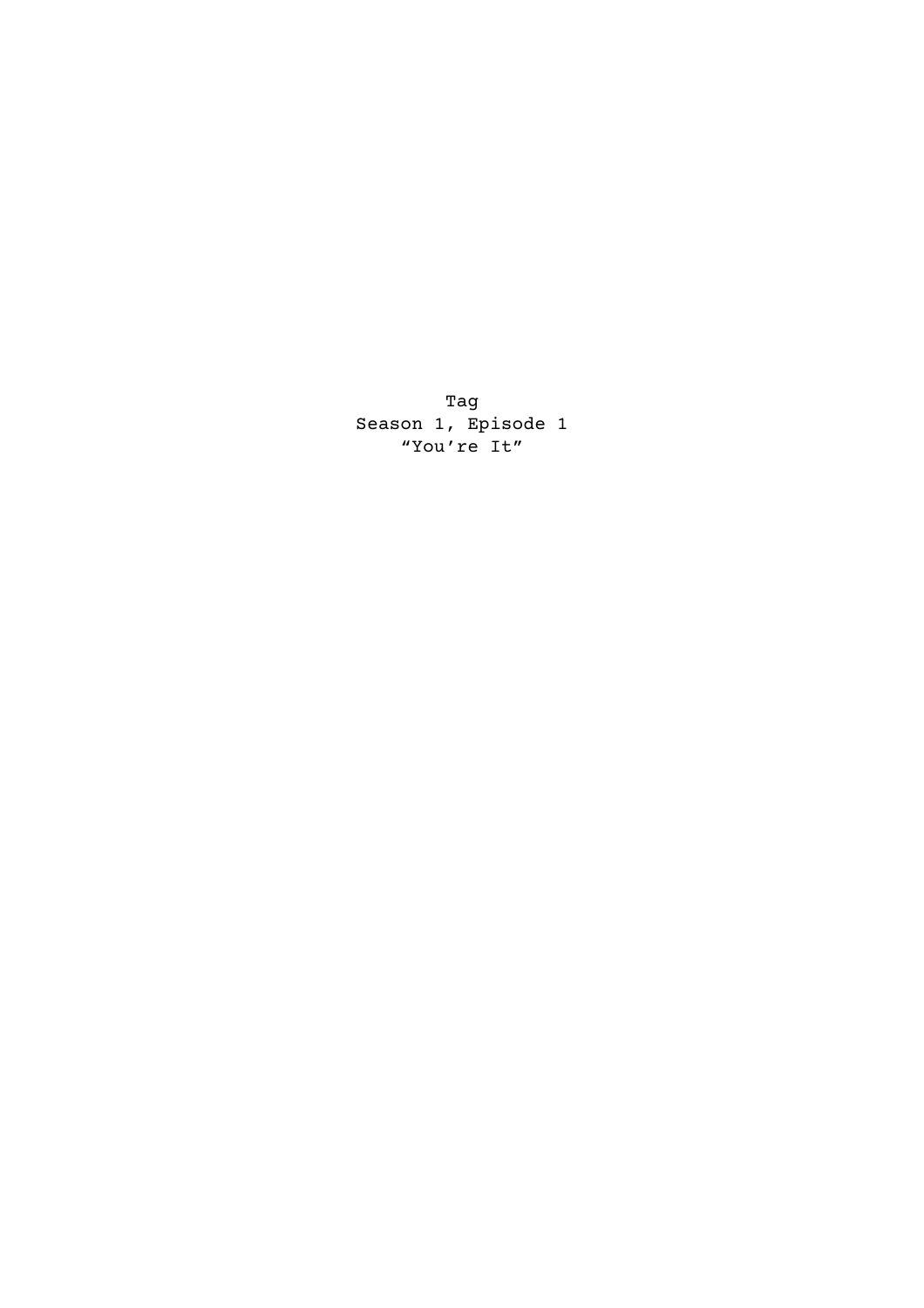### **EXT. WWI TRENCHES - NIGHT**

# **SUPER: THE WESTERN FRONT, 1916**

WILLIAM FERNSBY (26), a slight, wiry man with ferrety eyes and a shaven head, stands in British Army uniform in a World War I trench, up to his ankles in filthy water.

He scratches at his lice-infested body and waits for the SOLDIER in front of him to move forward.

The SIX MEN in the wiring party make their way out of the trench in the middle of a dark, cloudy night.

They gather supplies of six-foot pickets and rolls of barbed wire and proceed silently to No Man's Land.

# **EXT. NO MAN'S LAND - NIGHT**

William treads carefully, quietly, his nerves humming. The German trenches are only 150 meters away.

There's a NOISE. The entire party freezes, nervously searching for its source. Communication is by hand signal and LOW WHISPERS.

Slowly, as they realise there's no one there, they begin to move again.

They're now in place. Using mallets wrapped in cloth to muffle the sound, they drive the pickets into the ground.

They move through No Man's Land, putting up their pickets, stretching out their barbed wire.

### **EXT. NO MAN'S LAND - NIGHT**

Darkness. William has moved away from the others.

Out of nowhere appears a GERMAN SOLDIER, part of a patrol. His eyes are wild, his face contorted.

William is too slow. The German Soldier is on him immediately, but neither fire their weapons. Instead, they grapple hand-to-hand, silent except for HUFFS and PUFFS.

The German Soldier grabs William's arm with his left hand, presses the inside of his right wrist against William's.

William SCREAMS with pain.

MACHINE GUN FIRE from the German trenches engulfs them: William, the English wiring party, the German patrol.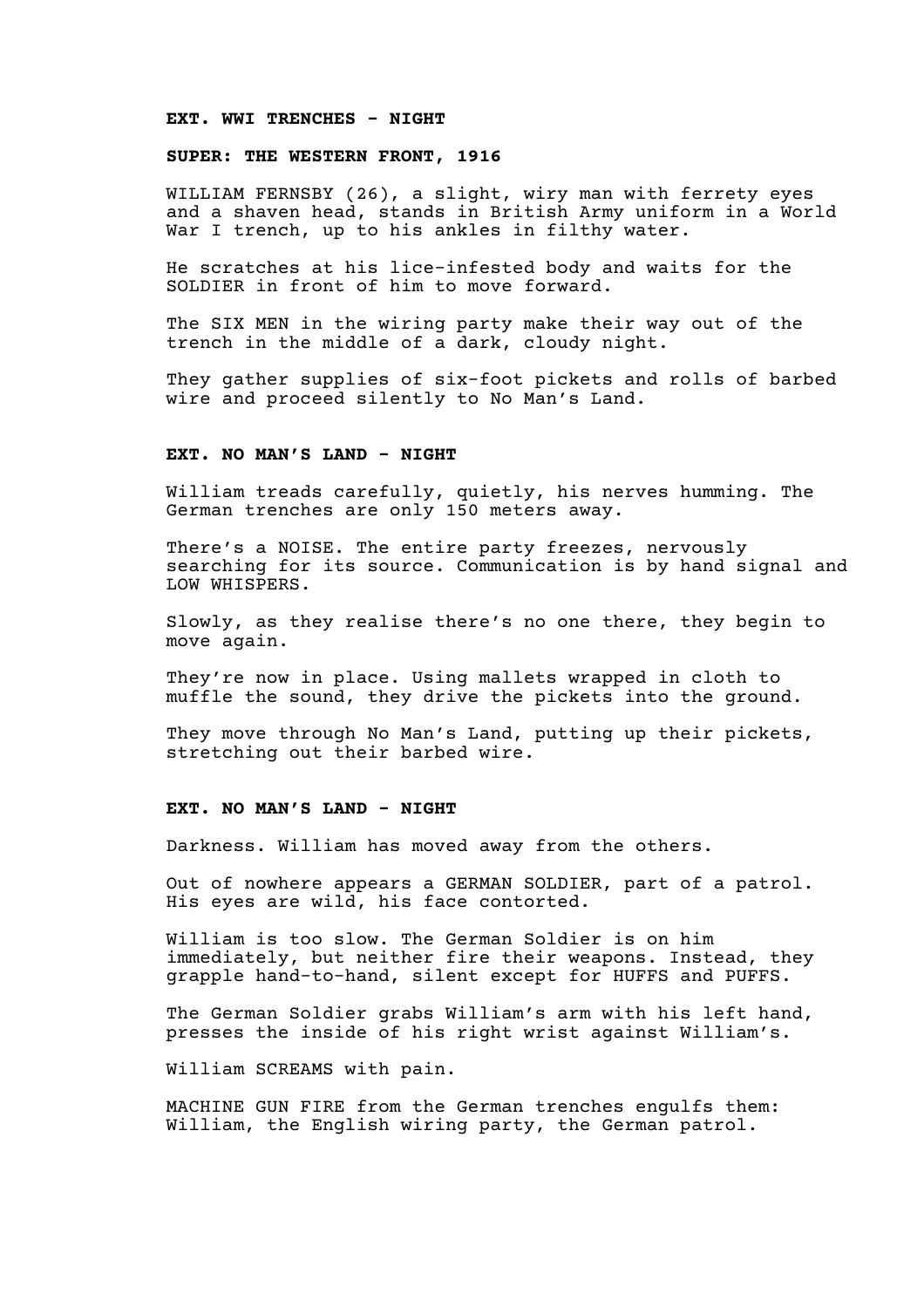The German Solider leaps almost gleefully into the line of fire, his body jerking grotesquely as he falls to the ground.

William lies amongst the mess of bodies, eyes barely open, blood flowing freely from bullet wounds in his chest.

Dawn breaks on the dead.

# **INT. NIA'S HOUSE, BEDROOM - DAWN**

#### **SUPER: PRESENT DAY**

A stylishly decorated, tidy but sparse bedroom, curtains drawn, dawn light seeping in around the edges.

A disturbingly large spider is clambering over a pile of nonfiction books about linguistics, history and archaeology on a bedside table. It reaches a glass of water, its front legs tentatively exploring the side of the glass.

Alone in the double bed lies a sleeping woman, NIA JENKINS (mid-50s). The menopause has reached Nia at last: she has thickened around the waist, greyed at the temples and is a hot sleeper. She wears lightweight pyjamas. The sheets are in disarray around her, a hot flush reddening her neck and face.

Nia awakens slowly, blearily reaches for the glass. She gets it almost to her lips before she sees what we see: the huge spider, drowned, floating in the water.

She SCREAMS, flings the glass away, throws herself in the opposite direction.

The glass breaks and water seeps in to the carpet, leaving the spider's mangled corpse just lying there.

> **NTA** Tomos! Tomos!

The house is silent.

NIA Oh, shit. Dammit.

Nia edges towards the door, keeping one eye on the spider in case it somehow, miraculously, moves.

### **INT. NIA'S HOUSE, BATHROOM - DAY**

Nia holds the spider's corpse in some BBQ tongs, breath held, arm outstretched to keep the thing as far away from her as possible.

In the toilet it goes. Flush. She can breath again. She sags.